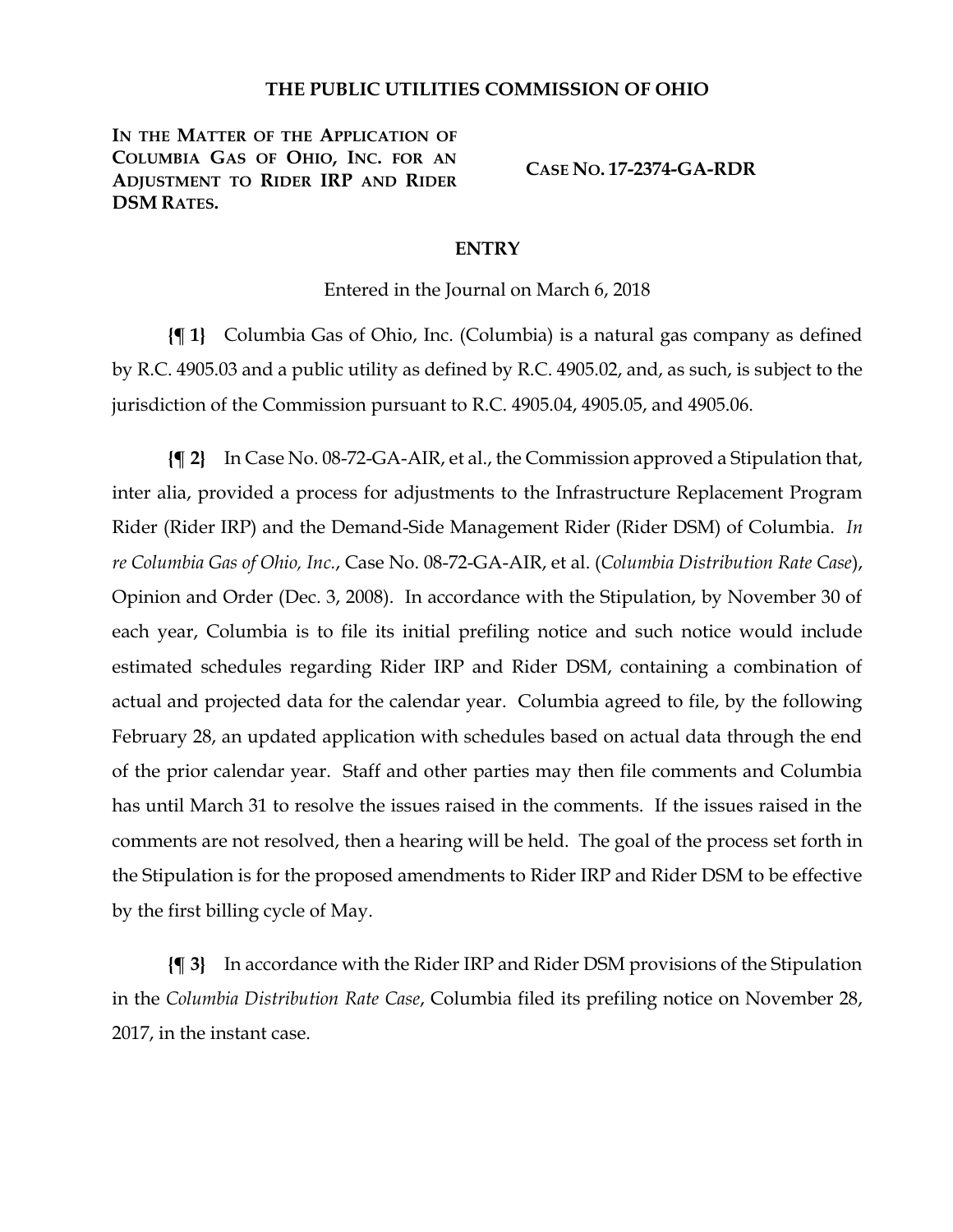**{¶ 4}** On February 27, 2018, Columbia filed its application in this case, requesting an adjustment to Rider IRP and Rider DSM to recover costs for 2017.

**{¶ 5}** In order to accomplish the review of Columbia' proposed adjustments to Rider IRP and Rider DSM, the attorney examiner finds that the following procedural schedule should be established:

- (a) March 23, 2018--Deadline for the filing of motions to intervene.
- (b) March 23, 2018--Deadline for Staff and intervenors to file comments on the application.
- (c) March 28, 2018--Deadline for Columbia to file a statement informing the Commission whether the issues raised in the comments have been resolved.
- (d) April 3, 2018--Deadline for the parties and Staff to file expert testimony.
- (e) In the event that some or all of the parties enter into a stipulation resolving some or all of the issues in this case, the parties must file such a stipulation with the Commission by 10:00 a.m. on April 4, 2018.
- (f) In the event all of the issues are not resolved or the parties enter into a stipulation, a hearing shall commence on April 5, 2018, at 10:00 a.m. at the offices of the Commission, 180 East Broad Street, 11th Floor, Hearing Room 11-D, Columbus, Ohio 43215. Any party requesting a continuance of the hearing must file a motion to continue the hearing with the Commission by 10:00 a.m. on April 4, 2018.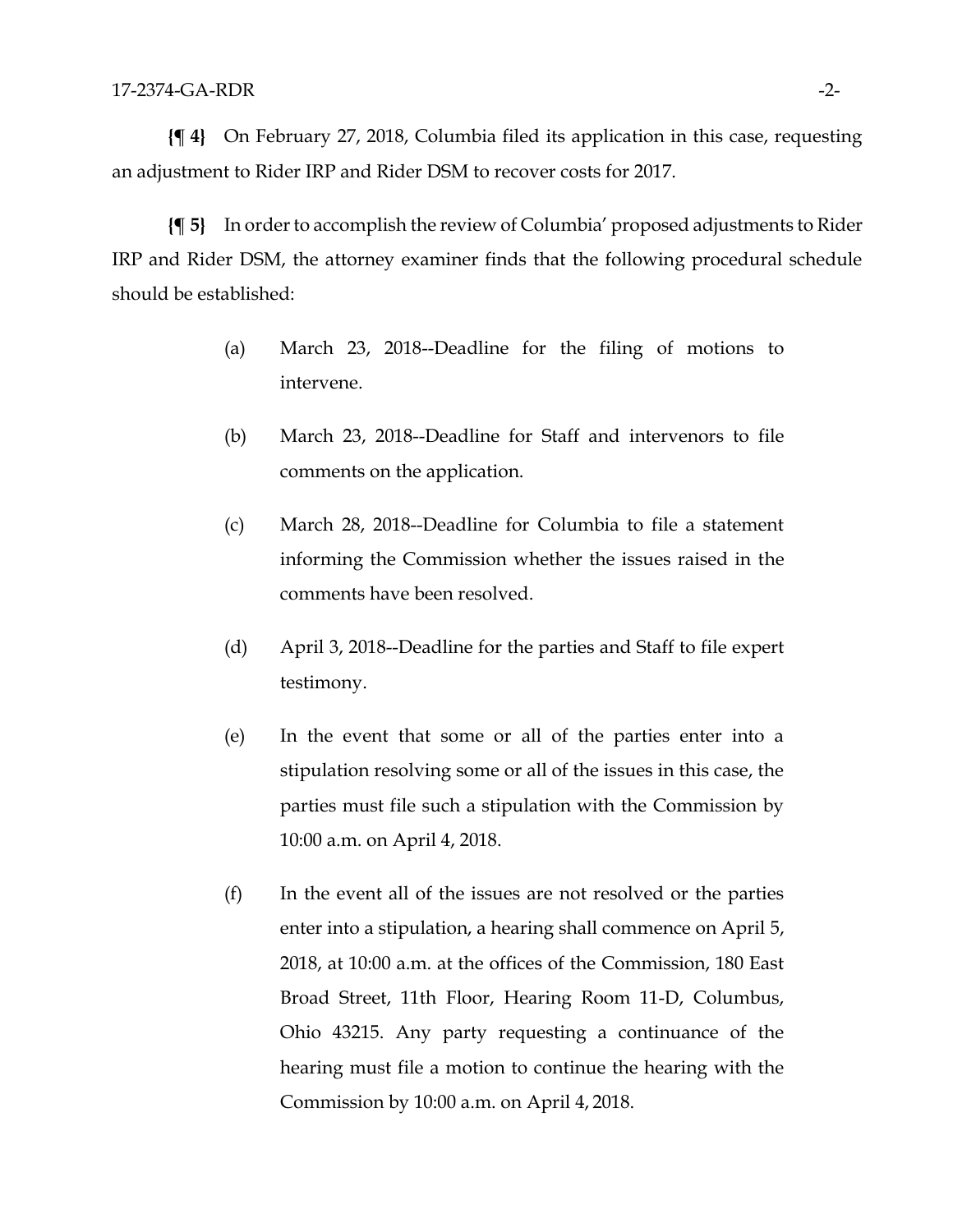**{¶ 6}** In light of the time frame for this proceeding, the attorney examiner requires that, in the event any motion is made in this proceeding, any memorandum contra shall be filed within three business days after the service of such motion, and a reply memorandum to any memorandum contra will not be accepted. Parties shall provide service of pleadings via hand delivery, facsimile, or e-mail.

**{¶ 7}** In addition, the attorney examiner finds that the response time for discovery shall be shortened to seven days. Unless otherwise agreed to by the parties, discovery requests and replies shall be served by hand delivery, facsimile, or e-mail. An attorney serving a discovery request shall attempt to contact, in advance, the attorney upon whom the discovery request will be served to advise him/her that a request will be forthcoming.

**{¶ 8}** It is, therefore,

**{¶ 9}** ORDERED, That the procedural schedule set forth in Paragraph 5 be adopted. It is, further,

**{¶ 10}** ORDERED, That the parties adhere to the processes established in Paragraphs 6 and 7. It is, further,

**{¶ 11}** ORDERED, That a copy of this Entry be served upon all parties of record.

## THE PUBLIC UTILITIES COMMISSION OF OHIO

/s/ L. Douglas Jennings

By: L. Douglas Jennings Attorney Examiner

jrj/vrm